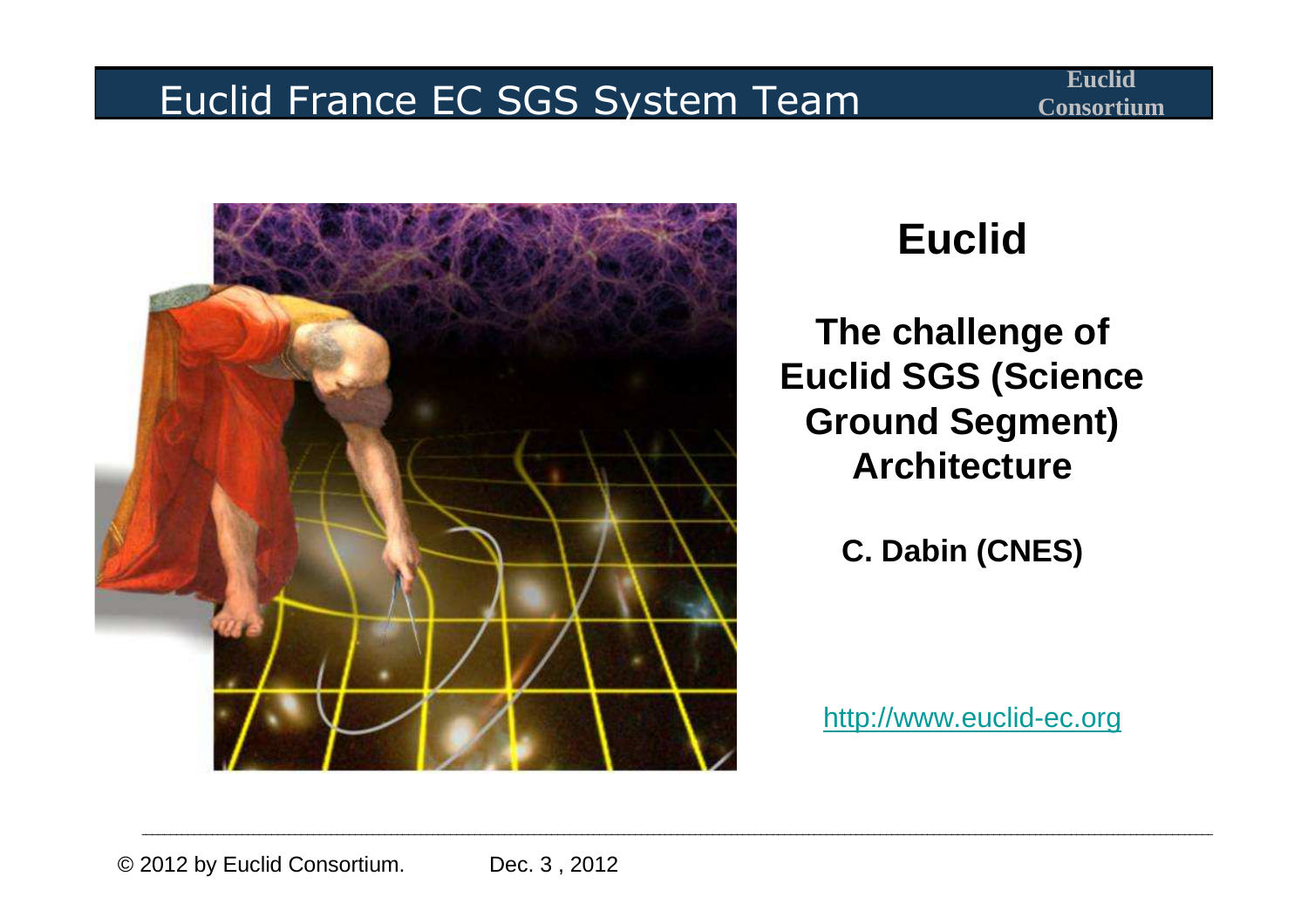#### Where ?

**Euclid**

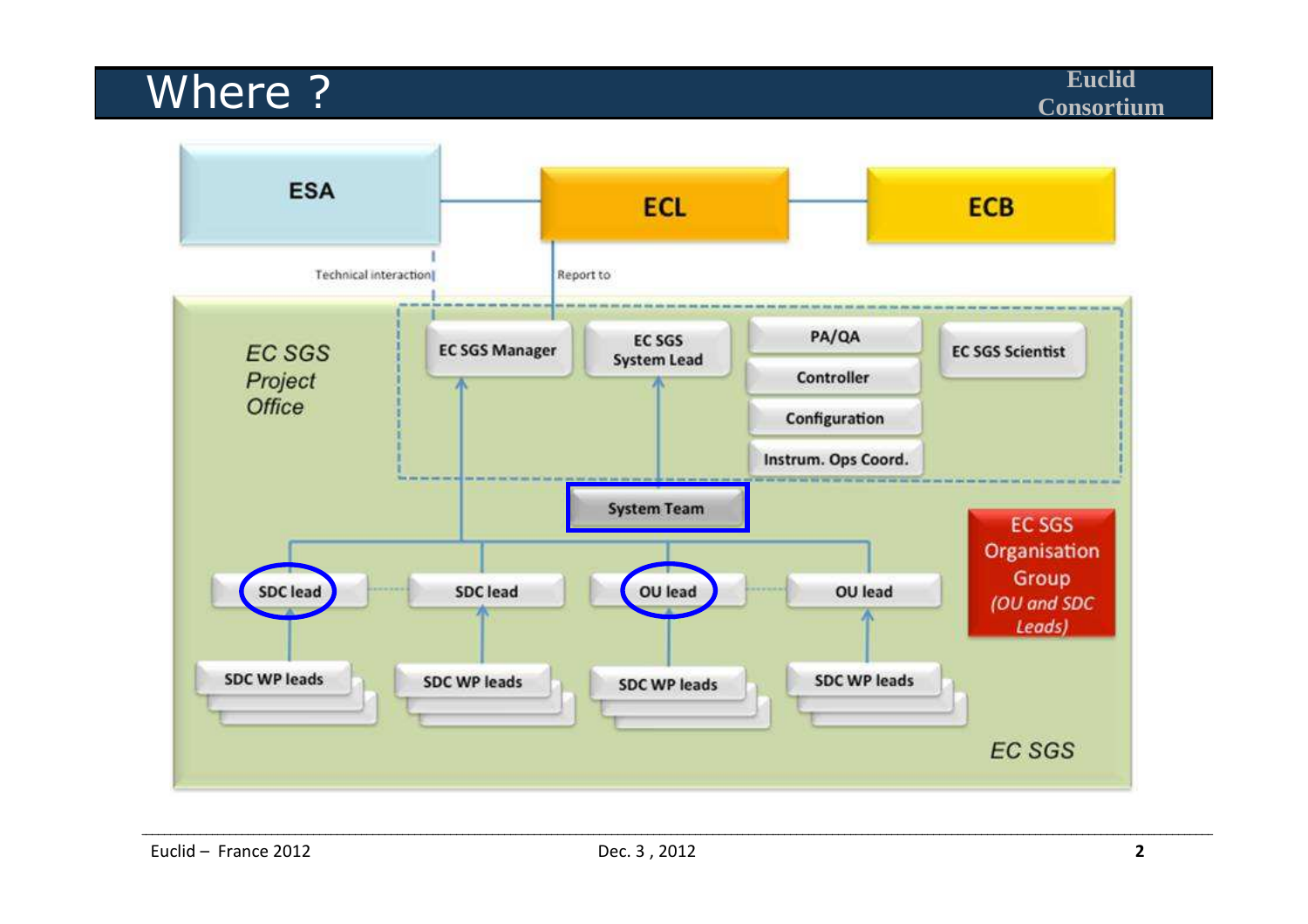**'**Coordinate the overall activity aimed at defining standards and development procedures for the SGS : system architecture, common tools, APIs, tests, integration and validation, Euclid Archive System, Data distribution within the EC ' (from SIP)

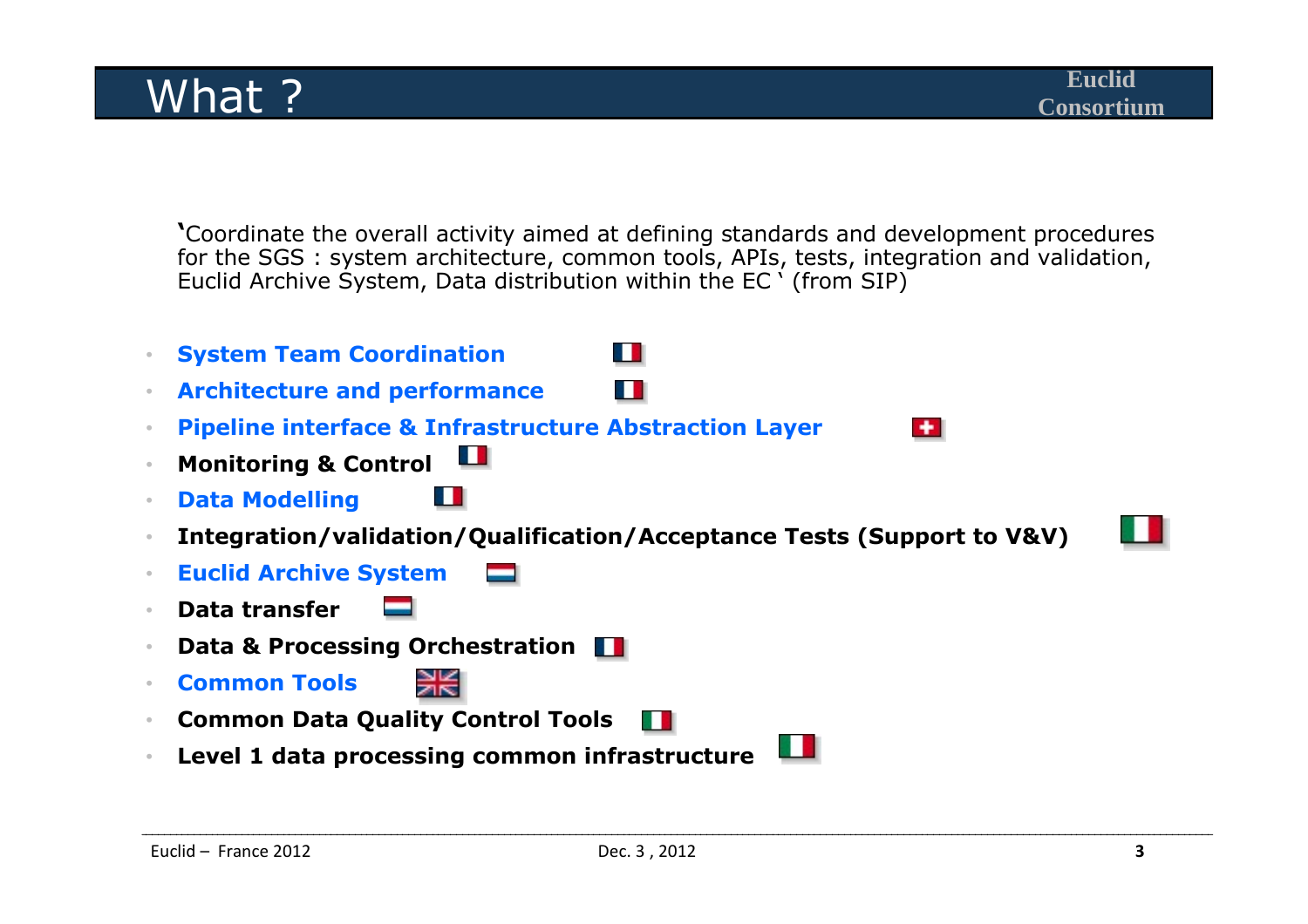#### Architecture & Performance

#### **Key challenges**

- **Heavy simulations** before the mission •
	- Codes are running : TIPS, E2E code, VIS SIM !
	- Terabytes are requested
- •heavy (re)**processing** needed from raw data to science products (e.g. on Planck volume multiplied by dozens)
- $\bullet$  amount of **data** that the mission will generate per yearly release :
	- –26 PBytes of data => storage !
	- $1.10^{10}$  objects => database !
- $\bullet$ **accuracy and quality** control required at every step

#### **Data flows optimization is a key driver**

- •decrease as much as possible data access
- $\bullet$ decrease as much as possible data exchange
- •keep a very thin infrastructure between software modules and data access to avoid overheads while
- $\bullet$ accessing data locally inside each SDC infrastructure
- •allow the inclusion of new national SDCs, as needed
- •simplify as much as possible the system design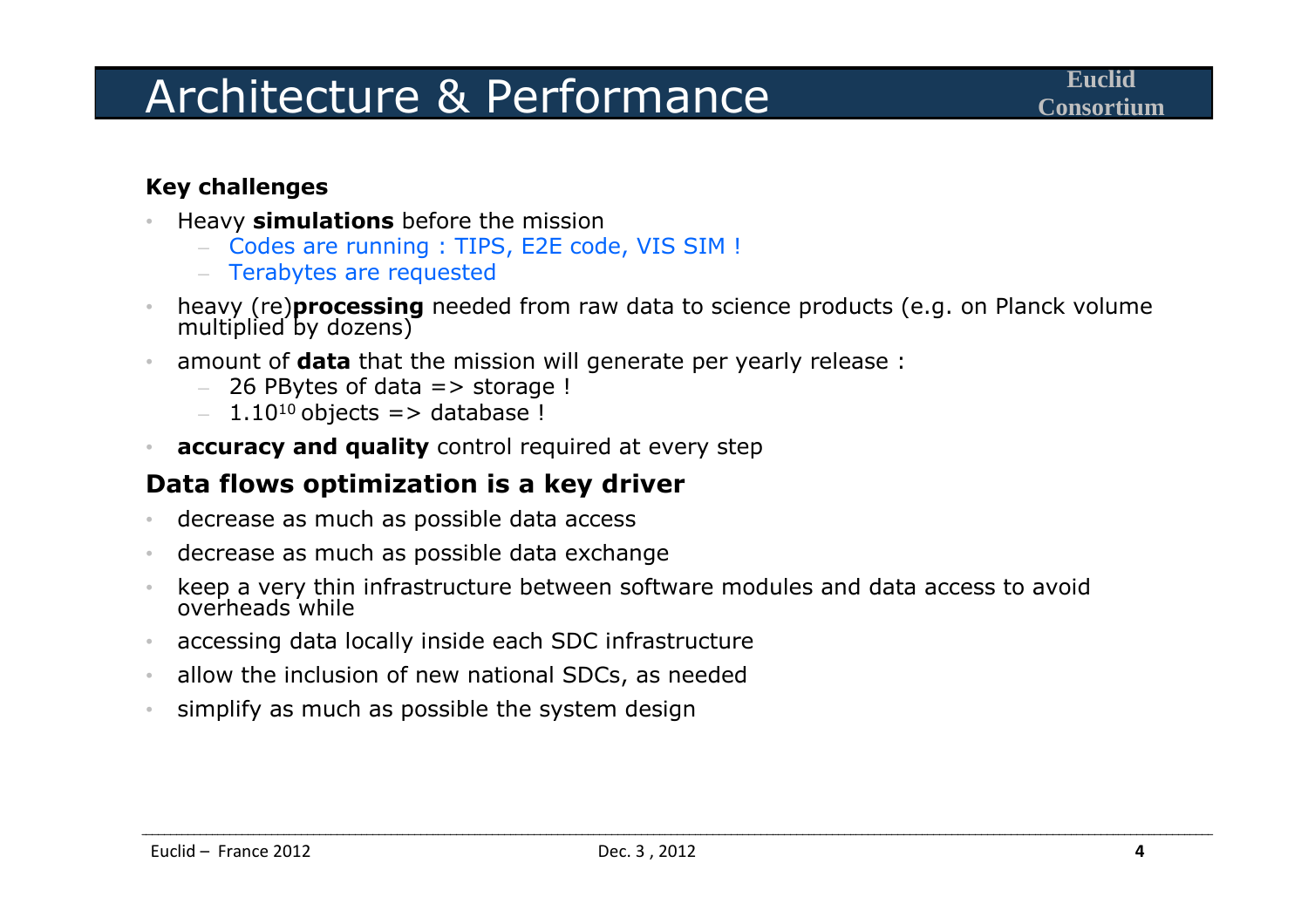### Euclid – Architecture Key Drivers **Consortium**

- ⇒**Architecture infrastructure scenarii** under evaluation with respect to the 'Big picture' data flow required for Science
- <sup>⇒</sup>'Traditional' Architecture
	- ⇒Infrastructure (SDC Production) dedicated for one or 2 OU's

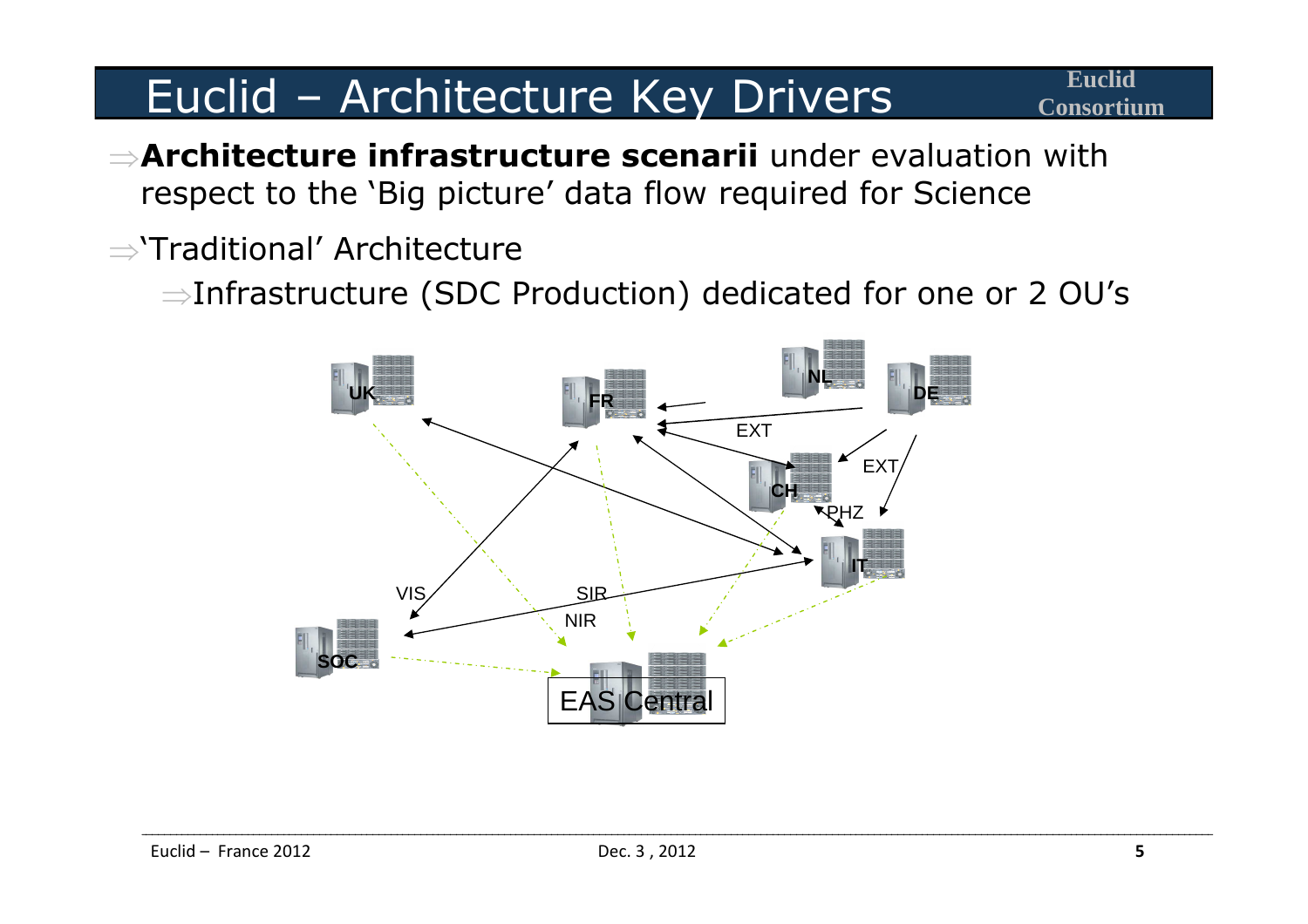### Euclid – Architecture Key Drivers **Consortium**

⇒**Architecture infrastructure scenarii** under evaluation with respect to the 'Big picture' data flow required for Science

'Distributed' Architecture

- ⇒Any OU on any SDC and pipeline aggregated
- $\Rightarrow$ Sky splitting on infrastructures… as far as possible

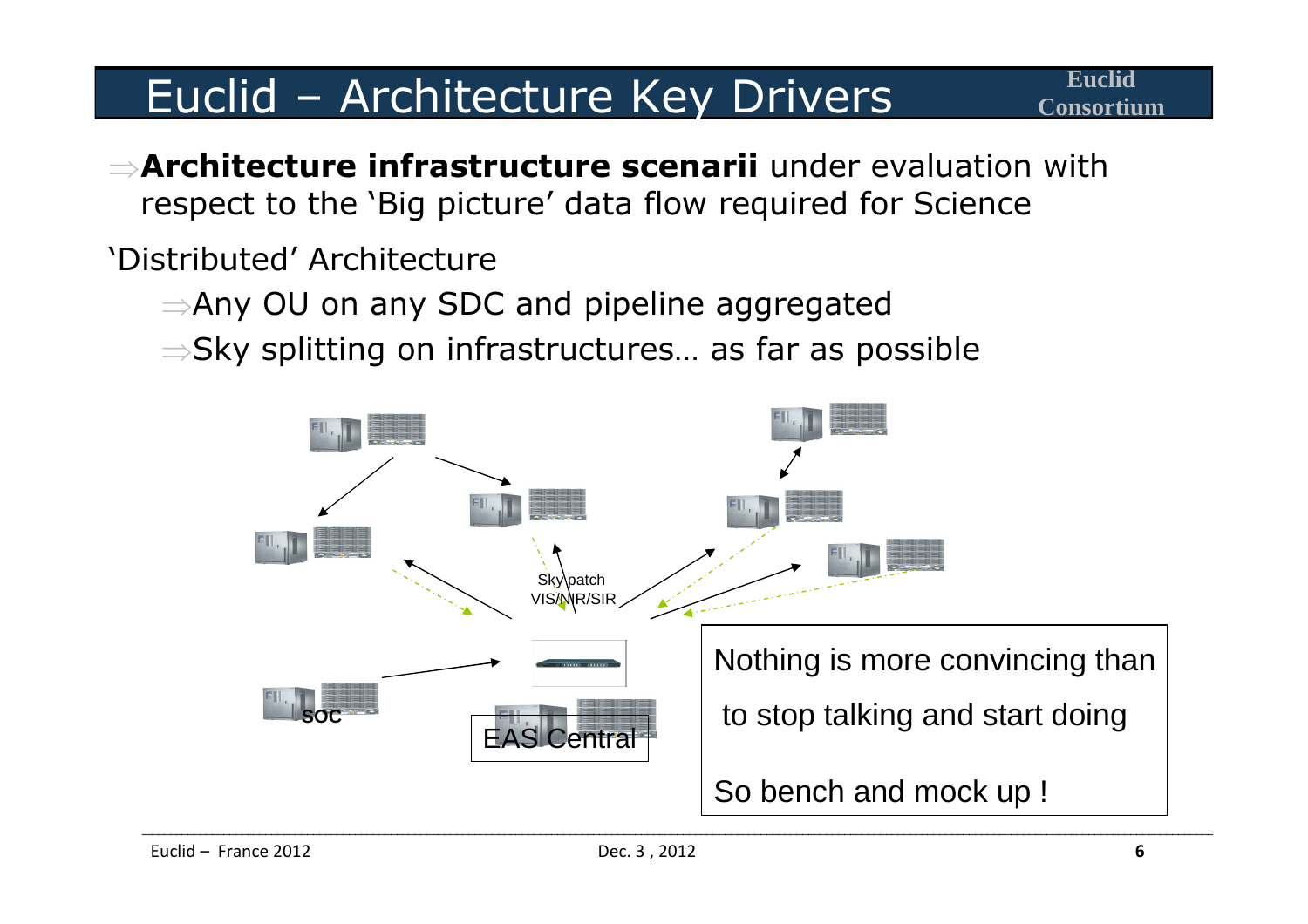# Pipeline interface & IAL

- •Needs of minimal set of commonality
- • Needs for **infrastructure abstraction** : IAL (Infra. Abstraction Layer), virtualization
- • **Infrastructure Abstraction Layer** (IAL) isolates the pipeline from the underlying infrastructure, so makes integration easier and facilitates deployment on platforms

Nothing is more convincing than

to stop talking and start doing

IAL mock up on the way !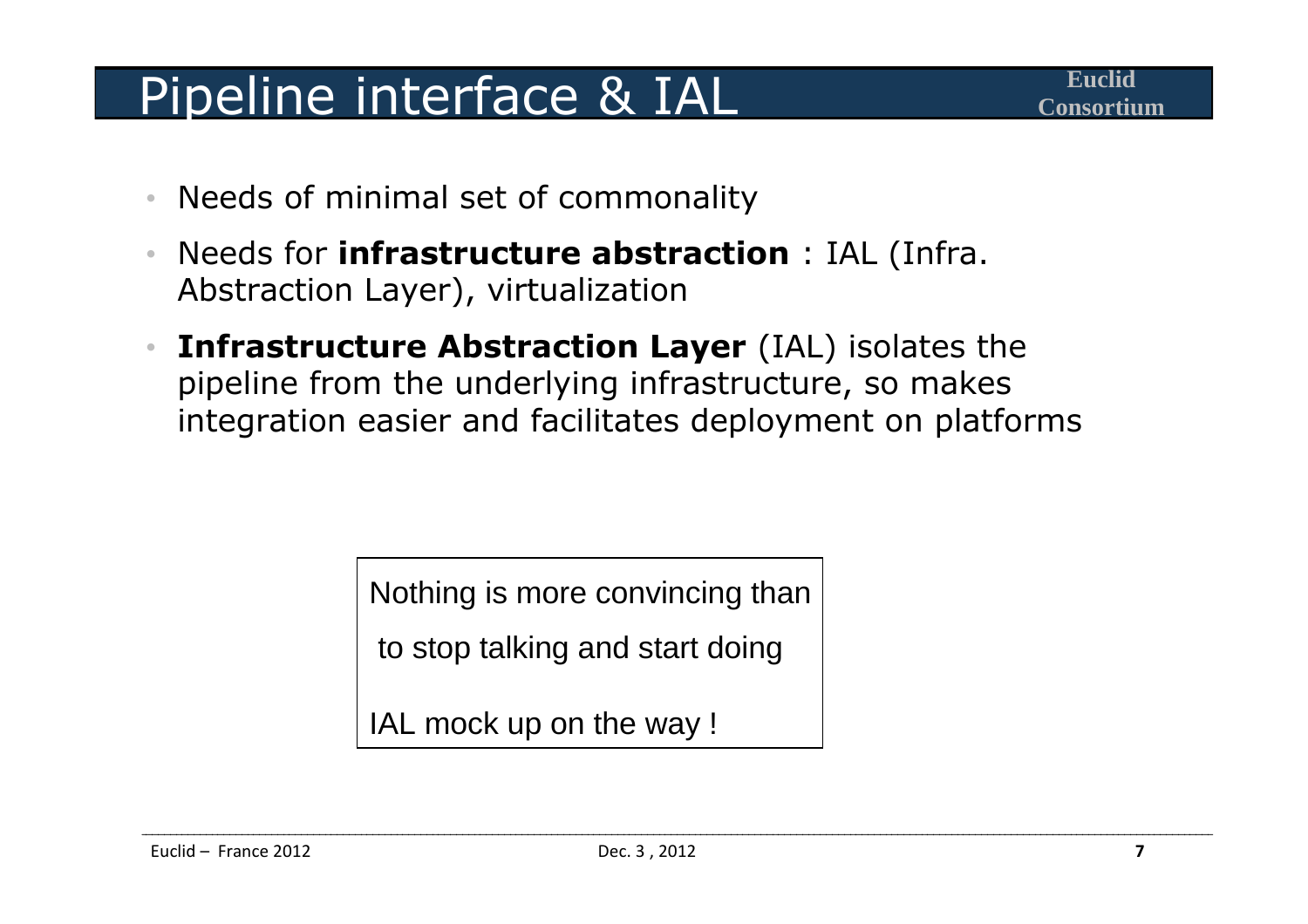## Data Model: Why?

- $\bullet$ To avoid laxness in the description of exchanged data
- $\bullet$ To get a single, unambiguous definition of exchanged data
- $\bullet$  To harmonise practices, thereby simplifying the processing of the different project interfaces (to systematize the production of documents, in particular)
- $\bullet$  To formalise both syntactic (e.g. a real value with a given precision) and semantic (e.g. coordinates expressed in a certain reference frame) description
- • Every single data is defined in a single XML schema with one root element
- $\bullet$ Each single file should follow Naming Rules

Normative referentiel … already available… monthly meetings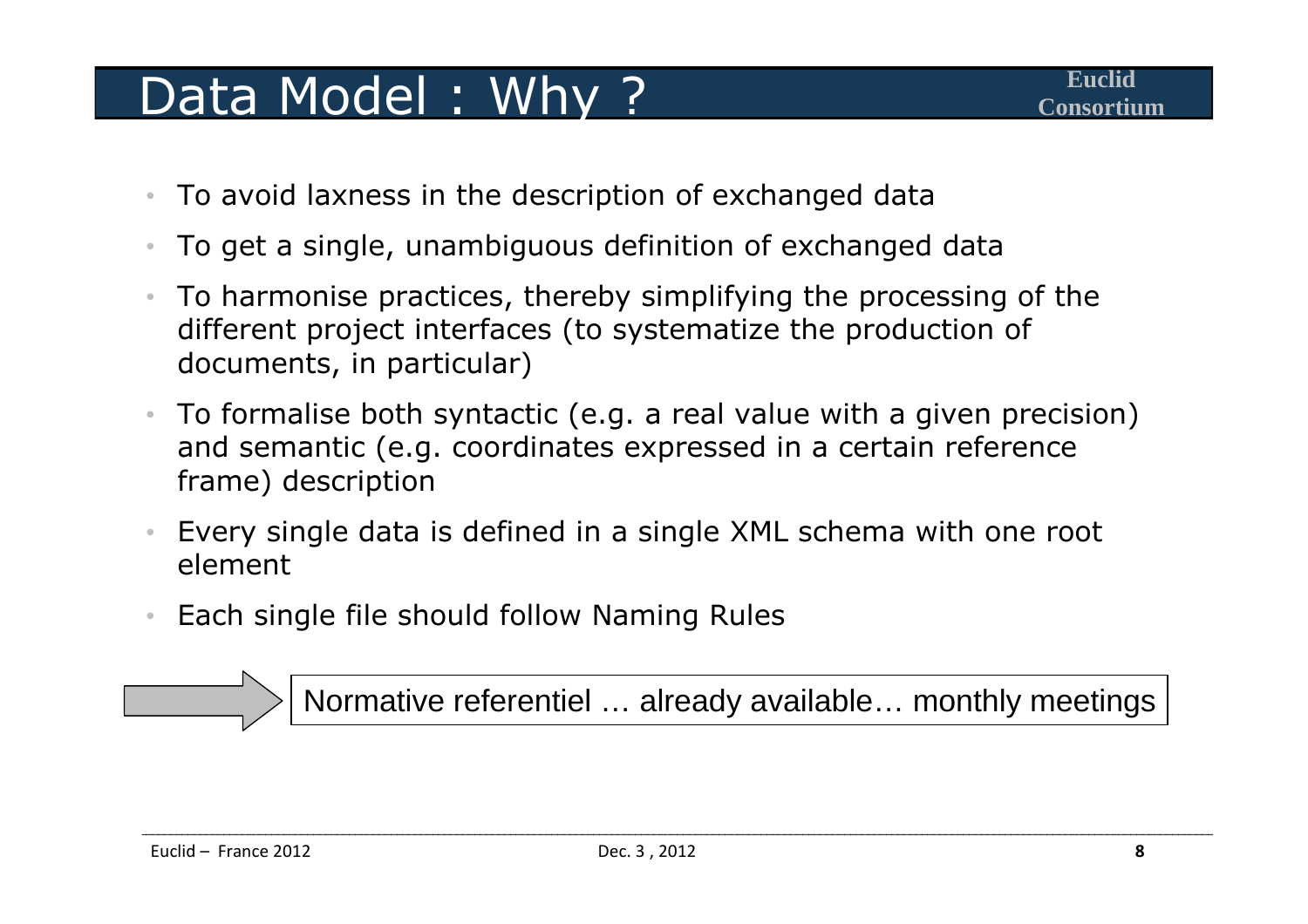# EUCLID Archive Systems

- • Data Centric
	- Formerly EMA (discussion .. And agreement between consortium and ESAC)
	- $-$  Technical challenge  $\colon$  huge volume, huge queries,...
	- $-$  Political constraint for a centralized approach,
	- Merge processing requirements and legacy requirements in a single document

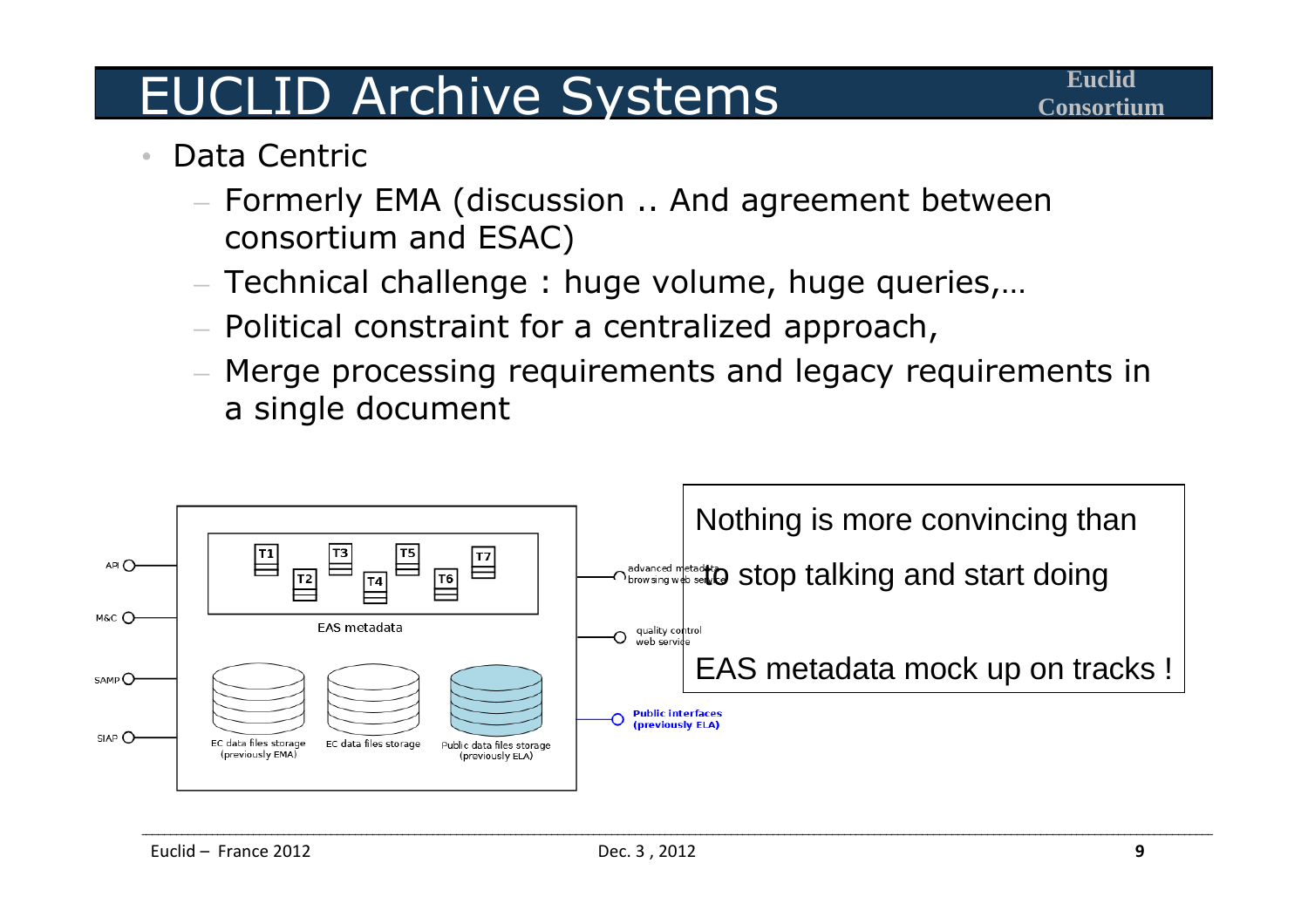## **Common Tools Common Tools**

- No "correct" choice
- $\bullet$ "Good Enough"™
- Choose and stick with it•
- Don't all have to make same choices...

...but some things must be common



#### **RECOMMENDATIONS AND…IMPLEMENTATION ON CONTINUOUS INTEGRATION PLATFORM (CODEEN)**